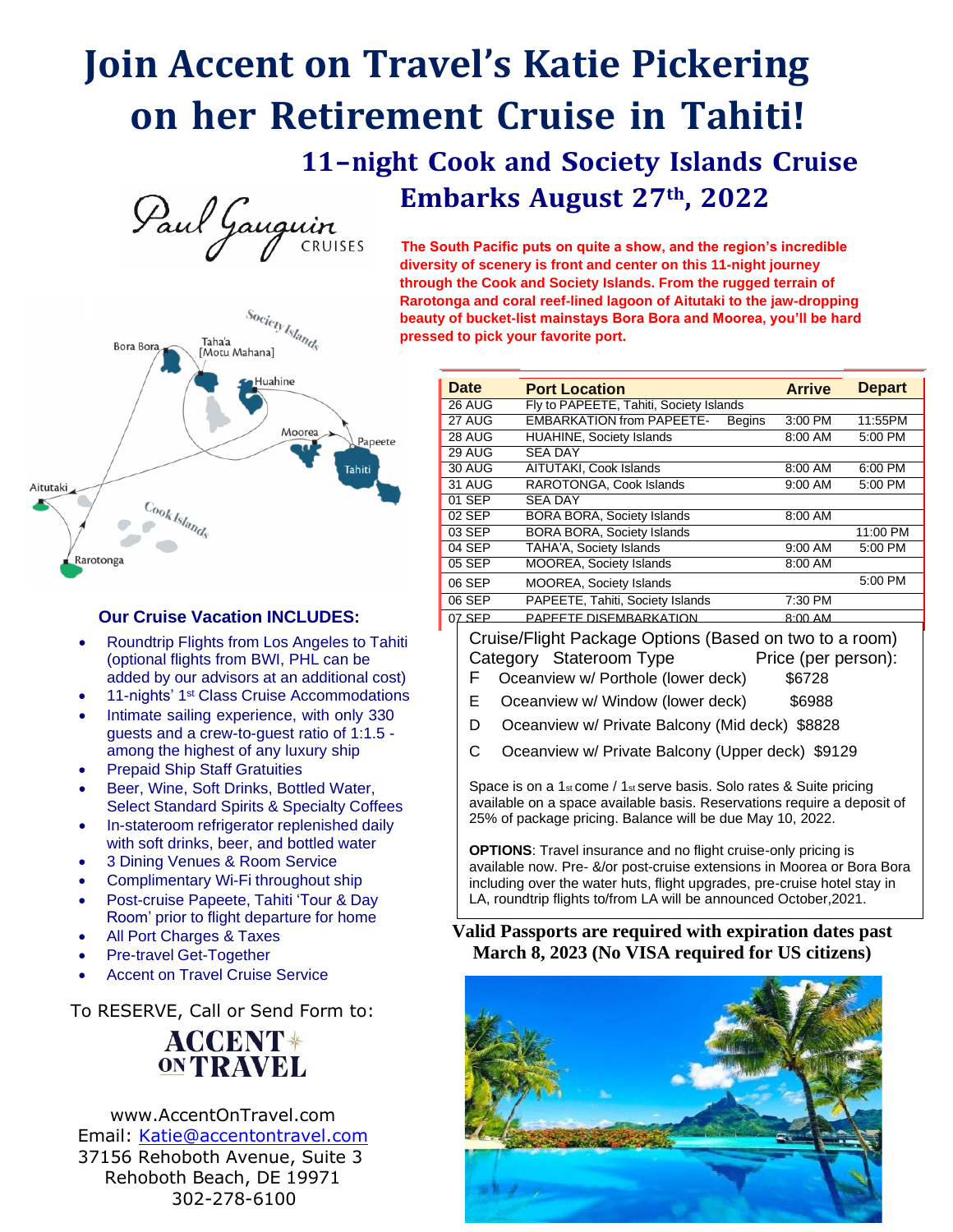## PORTS OF CALL

**AUG 26/27: PAPEETE, Society Islands** Papeete, on Tahiti, is the capital of French Polynesia. The largest island in French [Polynesia,](https://tahititourisme.com/en-us/island/) towers over the South Pacific ocean like a proud and royal Queen. The mountainous interior of Tahiti Island is adorned with mystical valleys, clear streams, and high waterfalls. Most of the island's population resides near the shore, leaving the interior of the island feeling almost untouched and ancient, despite such proximity to the bustling capital of Papeete. Papeete, meaning "water basket," was once a gathering place where Tahitians came to fill their calabashes with fresh water. Beside the port, busy Place Vai'ete fills with roulottes, or food carts, in the evenings. Nearby, the large Marché de Papeete market sells local produce, fish and handicrafts. The Robert Wan Pearl Museum focuses on the local pearl industry and sells jewelry. A red spire tops the 19th-century Notre Dame Cathedral.

**AUG 28: HUAHINE, Society Islands** Huahine casts a spell over you from the moment you arrive. The enchanted Huahine, with its lush forests, untamed landscape and quaint villages can feel like the Garden of Eden. A deep, crystal-clear lagoon surrounds the two islands that comprise Huahine, while magnificent bays and white sand beaches add drama to the experience. Relatively unchanged by the modern world, Huahine Island offers the slower, more tranquil pace of old French Polynesia. With only eight small villages scattered across the island, the few residents welcome visitors with great kindness. Not surprisingly, this fertile world offers a rich soil providing the local farmers a bountiful harvest of vanilla, melons and bananas.

**AUG 30/31: RAROTONGA & AITUTAKI, Cooks Islands** The quintessential tropical getaway and an authentic repository of the culture of the South Seas. The largest of the 15 fabled Cook Islands, Rarotonga is lush and rugged and embraced by sugar-white sands. And, triangular-shaped Aitutaki is known for having one of the world's most beautiful lagoons.

**SEP 2/3: BORA BORA, Society Islands** Bora Bora is a small South Pacific island northwest of Tahiti in French Polynesia. Surrounded by sand-fringed motus (islets) and a turquoise lagoon protected by a coral reef, it's known for its scuba diving. It's also a popular luxury resort destination where some guest bungalows are perched over the water on stilts. At the island's center rises Mt. Otemanu, a 727m dormant volcano, where the lush tropical slopes and valleys of the Mount blossom with hibiscus, while palm-covered *motu* circle the illuminated lagoon like a delicate pearl necklace from the islands of French Polynesia..

**SEP 4: TAHA'A, Society Islands** Tiny motu with luminous white sand beaches surround the flower-shaped island with a soft mountain rising from the calm waters of a lagoon. Vanilla-scented air wafts on breezes that pour down the hillsides from the island's many vanilla farms, and those gentle aromas ride the ocean breezes proclaiming the island's soul long before you can see it on the horizon. The island of Taha'a is captivating. Slanted palm trees rise above pristine white sand beaches, crystal clear waters and overwater bungalows.

**SEP 5/6: MOOREA, Society Islands** Moorea is known for its jagged volcanic mountains and sandy beaches. In the north, Mount Rotui overlooks picturesque Ōpūnohu Bay and the settlements around Cook's Bay. Inland, hiking trails wind through rainforest on the slopes of Mount Tohivea. The Belvedere Lookout has panoramic views of the island's peaks and Tahiti beyond. Pastel-painted houses, surrounded by gardens of hibiscus and birds of paradise, circle the island in a necklace of happy, simple villages that will elevate your senses and remind you that this is what life is all about. *La vie heureuse,* as they say in Tahiti, a happy life. One of the most memorable locations in *The Islands of Tahiti*, Moorea's beauty is unforgettable.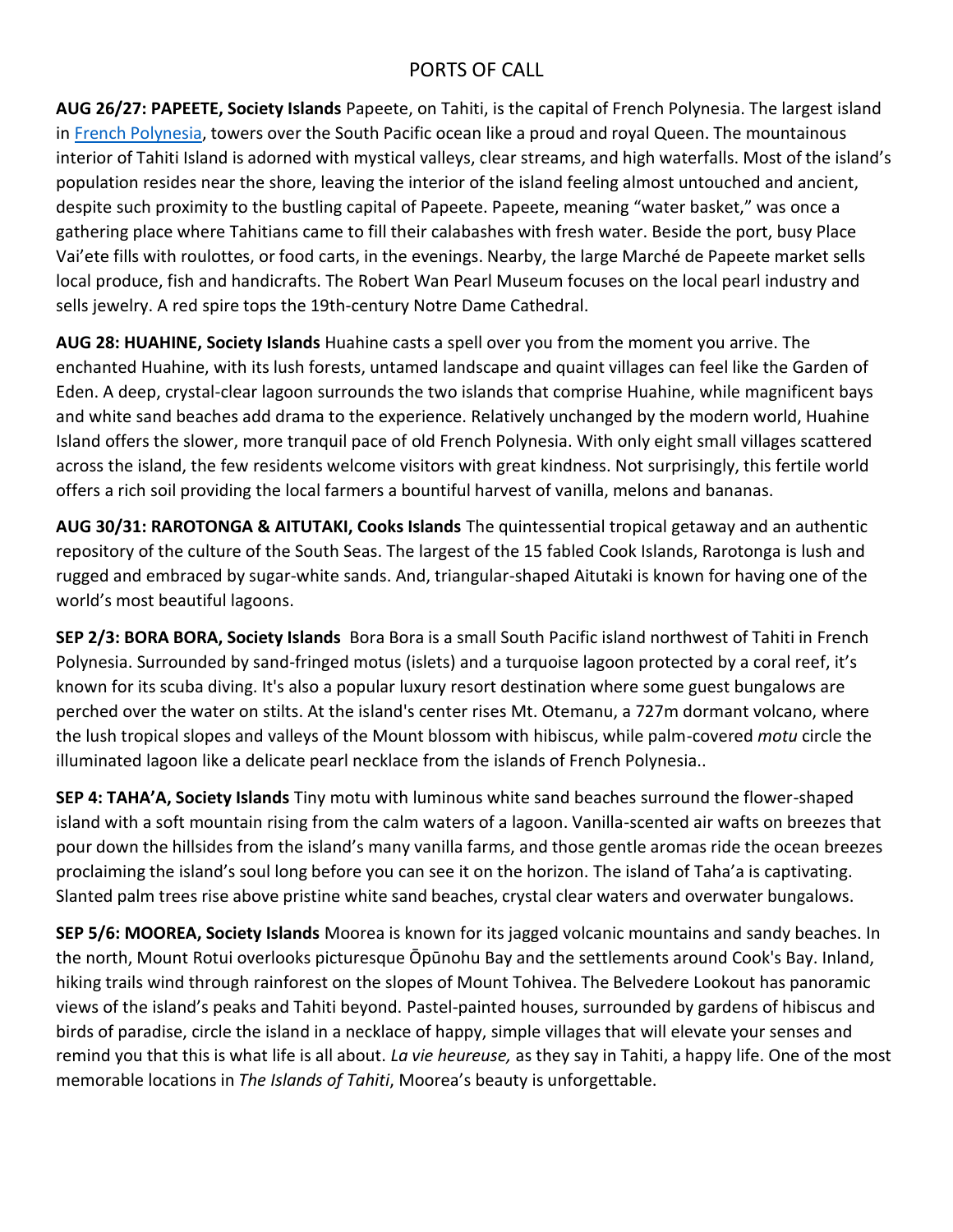

37156 Rehoboth Ave Rehoboth Beach, DE 19971

Enclosed please find my total deposit in the sum of \$\_\_\_\_\_(25% of cruise fare per stateroom) for \_\_\_\_\_persons. Final payment will be due May 10, 2022. I understand that my deposit is nonrefundable but can be used as a Future Cruise Credit if cancelled prior to June 28, 2022 at which time all payments become nonrefundable. Travel insurance, which will protect you for cancellation due to covered reasons, is highly advised and available for purchase now. Please make checks payable to: Accent on Travel OR complete the credit card information below.

#### **Category Selection: C** ❑ **D** ❑ **E** ❑ **F** ❑ **Other:** ❑

| Mr/Mrs/Ms(1)           |                                                                                                                |  |                 |                               |  |
|------------------------|----------------------------------------------------------------------------------------------------------------|--|-----------------|-------------------------------|--|
|                        | (FULL name EXACTLY as it appears or will appear onyour Passport)                                               |  | (Date of Birth) | (Nickname)                    |  |
|                        |                                                                                                                |  |                 |                               |  |
|                        |                                                                                                                |  |                 |                               |  |
|                        | Home Phone: Cell Phone: Cell Phone:                                                                            |  |                 |                               |  |
|                        | Passport Number (Not required until final payment): International State: Expiration Date: Letter Letter Letter |  |                 |                               |  |
|                        |                                                                                                                |  |                 |                               |  |
|                        | Contact Email Address (Please 'print' to avoid lost travel information) ___________________________            |  |                 |                               |  |
|                        | Special Requirements (diet, accessibility, medical) _____________________________                              |  |                 |                               |  |
|                        | Occasion: □ Birthday □ Anniversary □ Other □ Other □                                                           |  |                 |                               |  |
|                        |                                                                                                                |  |                 |                               |  |
|                        |                                                                                                                |  |                 |                               |  |
| $\Box$                 | I AM A SINGLE TRAVELER AND AWARE OF A SINGLE SUPPLEMENT as quoted.<br>                                         |  |                 |                               |  |
|                        |                                                                                                                |  |                 |                               |  |
|                        | (Name EXACTLY as it appears or will appear on your Passport)                                                   |  |                 | (Date of Birth)<br>(Nickname) |  |
| Address: SAME AS ABOVE |                                                                                                                |  |                 |                               |  |
|                        |                                                                                                                |  |                 |                               |  |
|                        |                                                                                                                |  |                 |                               |  |
|                        |                                                                                                                |  |                 |                               |  |
|                        |                                                                                                                |  |                 |                               |  |
|                        | Special Requirements (diet, accessibility, medical) _____________________________                              |  |                 |                               |  |
|                        | Occasion: □ Birthday □ Anniversary □ Other □ Other □ □ Other                                                   |  |                 |                               |  |
|                        |                                                                                                                |  |                 |                               |  |
|                        |                                                                                                                |  |                 |                               |  |
|                        |                                                                                                                |  |                 |                               |  |
|                        | SIGNATURE ON BACK REQUIRED TO COMPLETE REGISTRATION                                                            |  |                 |                               |  |
|                        | <b>CANCELLATIONS AFTER FINAL PAYMENT CARRY UP TO 100% PENALTIES.</b>                                           |  |                 |                               |  |